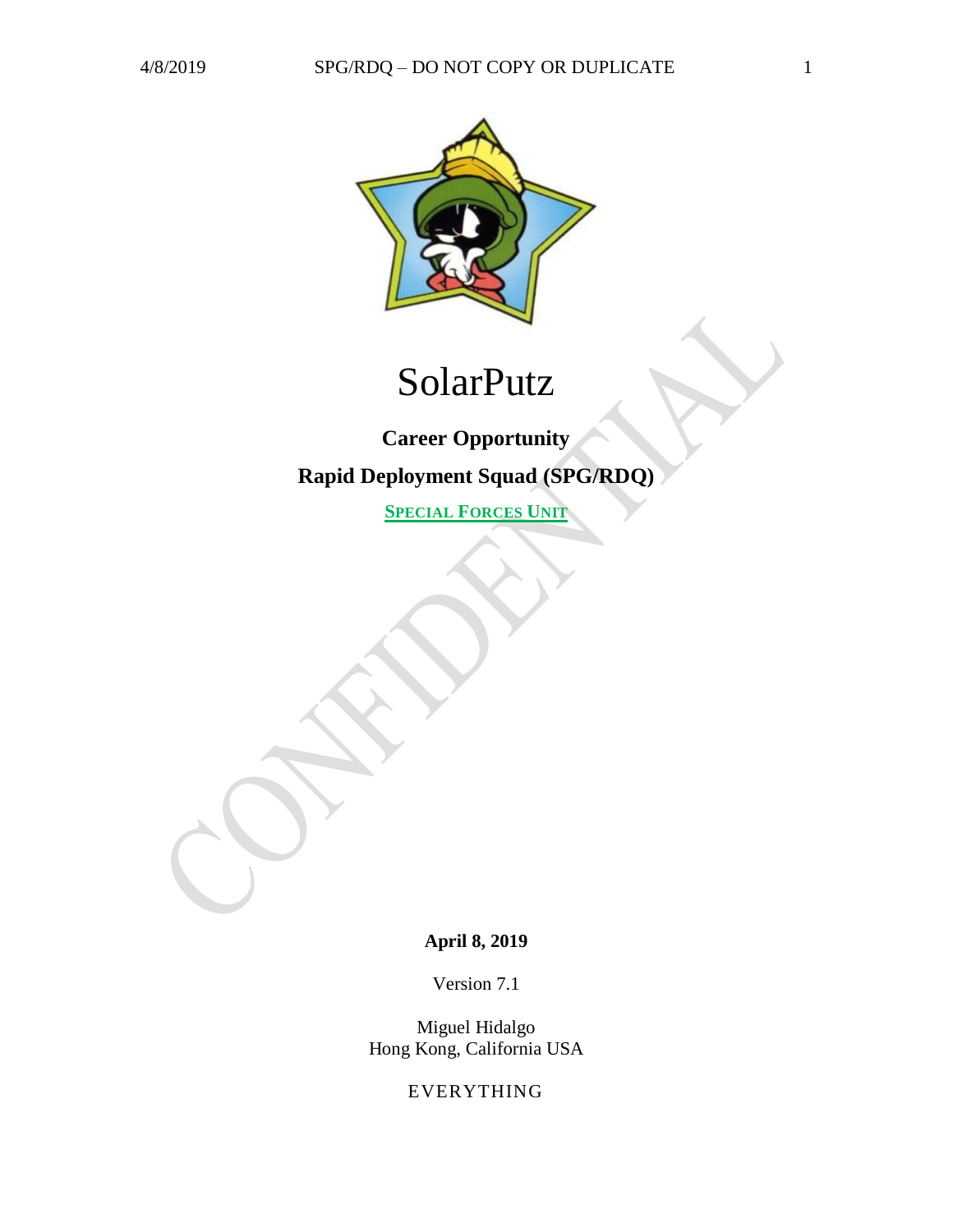# **Contents**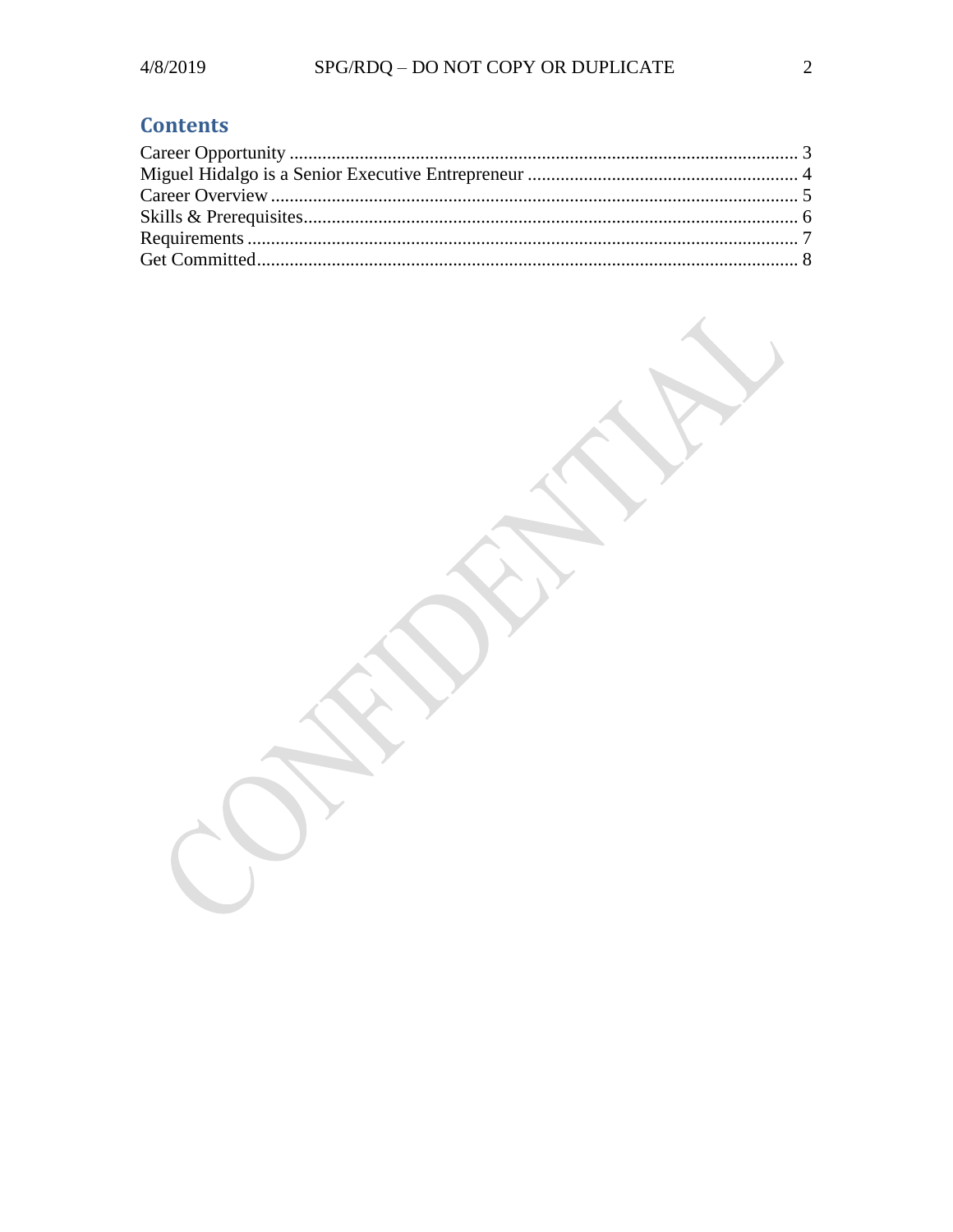# <span id="page-2-0"></span>**Career Opportunity**

| <b>Position:</b><br><b>Rapid Deployment Squad (SPG/RDQ)</b>                                                         |  |
|---------------------------------------------------------------------------------------------------------------------|--|
|                                                                                                                     |  |
| <b>Groups of 3 or more on a Team</b>                                                                                |  |
| <b>Solarpowergetics</b>                                                                                             |  |
| Location:                                                                                                           |  |
| <b>Hong Kong</b><br>$\circ$                                                                                         |  |
| La Jolla, USA<br>$\circ$                                                                                            |  |
| <b>Paris, FRANCE</b><br>$\Omega$<br><b>Prague, CZECH REPUBLIC</b>                                                   |  |
| $\circ$<br><b>Dubai, UNITED ARAB EMIRATES</b><br>$\circ$                                                            |  |
| <b>Melbourne, AUSTRALIA</b><br>$\circ$                                                                              |  |
| Rio de Janeiro, BRAZIL<br>$\circ$                                                                                   |  |
|                                                                                                                     |  |
| Job Status:<br><b>Report to Regional Sales Executive Manager.</b>                                                   |  |
| <b>Part-Time and Seasonal Activities.</b>                                                                           |  |
| Categories:<br><b>Public Relations, Brand Ambassador, Trade Shows,</b>                                              |  |
| Exhibits, Displays, Promotions, Marketing and Sales.<br>Compensation:<br>Hourly wage, commission + expense account. |  |
| <b>Education Required:</b><br>High school degree and over 18-years.                                                 |  |
| <b>Experience Required:</b><br>Familiarity with renewable energy industry and                                       |  |
| environmental topics for discussion.                                                                                |  |
| Skills Required:<br>Leadership and entrepreneurial spirit. Natural ability to                                       |  |
| create excitement and persuade people to participate at                                                             |  |
| events. Must always travel as a 3-member team. First one                                                            |  |
| in, last one out. Dress for success. Complete a rigorous                                                            |  |
| training program which includes physical teambuilding<br>exercises. Fluent in English, written and oral.            |  |
| Time & Travel Requirement:<br>24/7 Travel 75%. Must have reliable transportation and                                |  |
| insurance if applicable. Passport required. No travel                                                               |  |
| restrictions or limitations.                                                                                        |  |
|                                                                                                                     |  |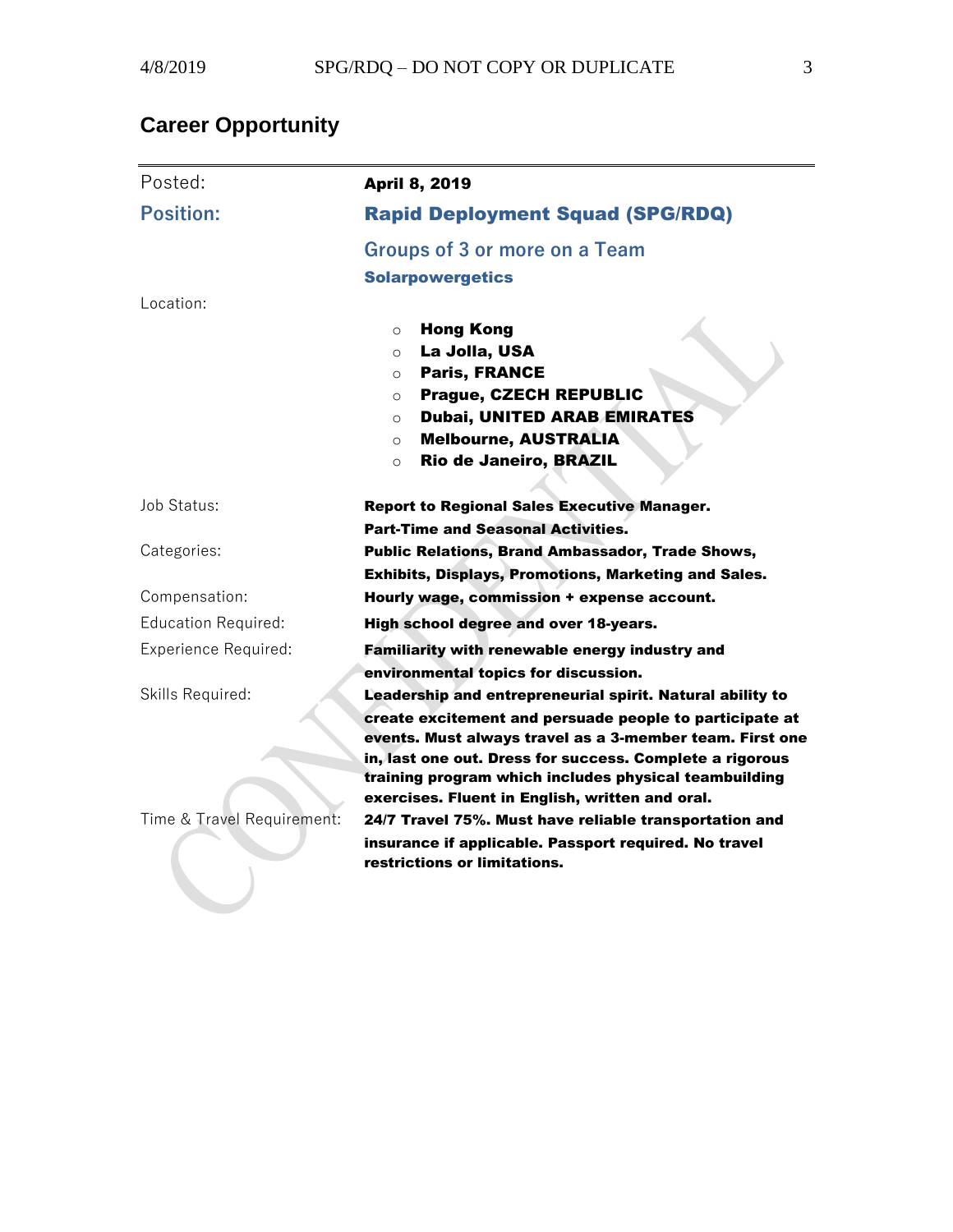#### <span id="page-3-0"></span>**Miguel Hidalgo is a Senior Executive Entrepreneur**

As a serial entrepreneur, his creative innovations encompass the following industries:

- 1. Aerospace
- 2. Renewable Energy
- 3. Talent & Entertainment
- 4. Peak Performance
- 5. Entrepreneurship
- 6. eGames & eSports
- 7. Politics.

Please open a browser to access the Internet. Scroll up and down to review our companies and blogs a[t https://miguel-hidalgo.net/.](https://miguel-hidalgo.net/)

Every member in our growing organization has an intense desire to change the world. We are possessed with a passion to save the planet from Martian invasion. Apply today.

We want a hot-to-trot group to participate as a Rapid Deployment Squad (SPG/RDQ). Grow with us. Bring developed skills gained from "trench warfare" and "survival techniques" into a chaotic personal and professional environment. These types of skills are highly valued to support an entrepreneurial lifestyle.

We carefully evaluate the course of human evolutionary development and do our best to enhance peak performance for each member of our team. If you are a participant on a team or "running solo" to complete a huge project or tiny task, take charge. For example, if you leave the cave, kill something and drag it back to the cave, show us how it's done.

#### *Failure is not an Option. The only easy day was yesterday. HooYAH!*

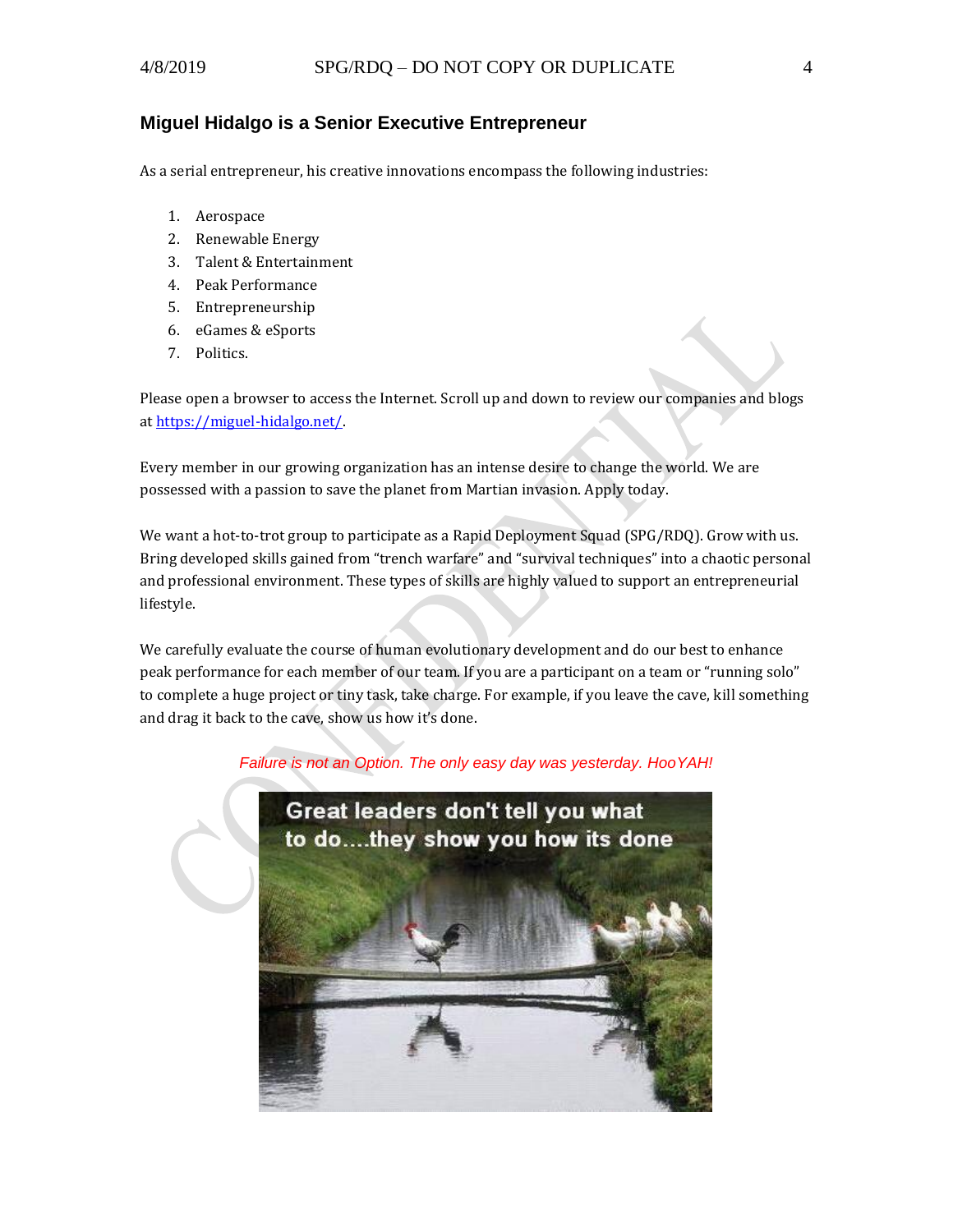### <span id="page-4-0"></span>**Career Overview**

The Rapid Deployment Squad (SPG/RDQ) should be capable of dealing with fluid situations. A strong emphasis is placed on research and development and building marketing lists. Your role includes putting out fires, filling the gaps and anticipating the needs of the business entity. Always apply practical common sense.

As a member of the Rapid Deployment Team (SPG/RDQ), there are other specialists who will coordinate projects, assignments and tasks with you.

- o Regional Sales Executive Manager (SPG/RSEM)
- o Managers & Supervisors

Be responsible for orchestrating efficiency (performance) and effectiveness (results) on many levels.

A series of interviews will be held over the course of 180 days, or less, in your region. Transportation and lodging expenses are not provided.

- OFFICE ADMINISTRATION
- PROMOTE THE BRAND
- CREATE OPPORTUNITIES
- LOGISTICS
- RECRUITMENT & TRAINING
- PROMOTE TEAMWORK
- ADDITIONAL RESPONSIBILITIES & DUTIES

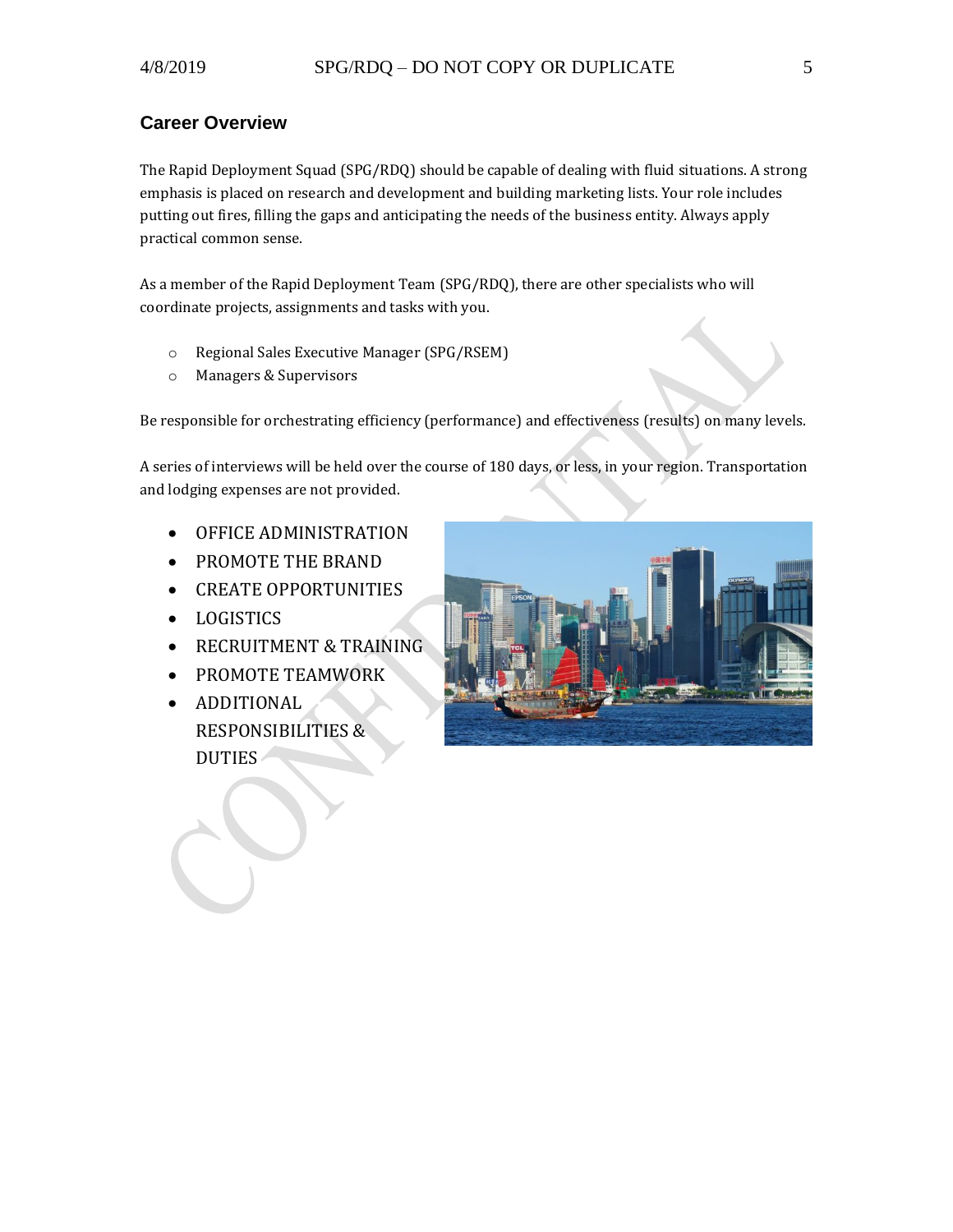## <span id="page-5-0"></span>**Skills & Prerequisites**

- A dedicated and quiet home office for conducting business activities which includes an appropriate setting to conduct video conferences.
- Desktop computer, Microsoft Office 365, color printer with fax and scanning capabilities.
- Familiarity with Google chrome browser and Gmail.
- A laptop computer featuring a webcam with access to the Internet.
- A smart phone featuring a camera and Skype with access to the Internet.
- Reliable transportation. Valid drivers' license in good standing.
- Appropriate wardrobe to match various types of assignments.
- Command of the English language, written and oral.
- International business experience is helpful.
- Passport with no travel restrictions or limitations.

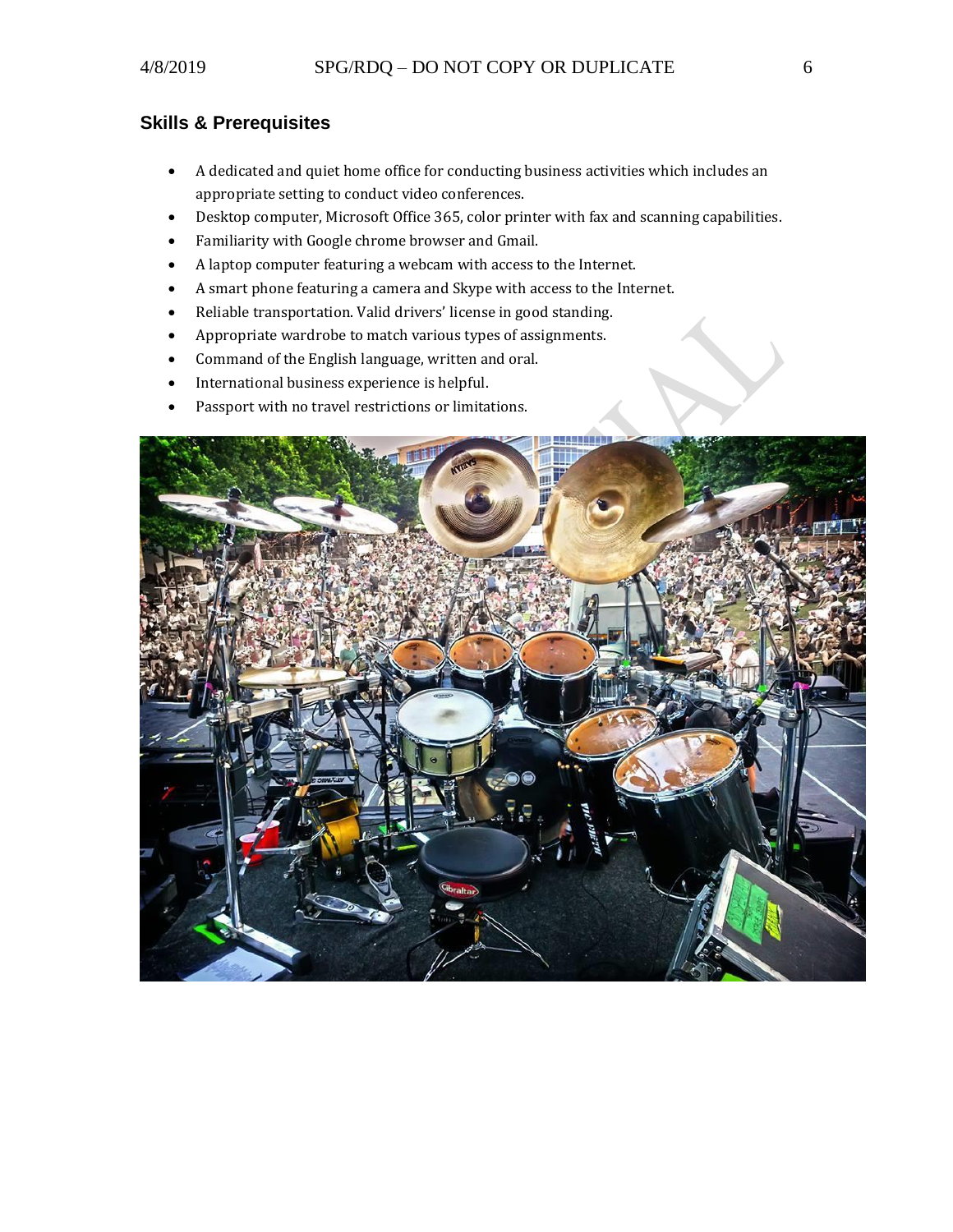#### <span id="page-6-0"></span>**Requirements**

In addition to our Career Opportunity, Career Overview, and Skills and Prerequisites. Exceptional skills in sales and customer service are mandatory. Your presentation must be polished for the casting call. Participate as a Brand Ambassador, Trade Shows, Exhibits, Displays, Promotions, Marketing and Sales. Knowledge of additional languages is helpful. Must always travel as a 3-member team.

#### Part 1: Aim in the Right Direction at the Buyer

- Match and surpass sales goals and objectives.
- Guide stakeholders through various sales options.
- Persuade buyers and sellers to make quick buying decisions.
- Instill loyalty among the various stakeholders.

#### Part 2: Aim in the Right Direction to the Team

- Project management.
- Develop and execute various projects, assignments and tasks on a monthly basis.
- Promote corporate and marketing goals.
- Actively participate in public relations activities.
- Take the lead in meetings on a regular basis.
- Participate in training sessions.
- Additional duties and responsibilities that we have not thought of, yet.

#### Part 3: Living on a Prayer

- Classis rock is always encouraged.
- Doing activities like camping at Yosemite, riding Harley's, partying at Sturgis or Burning Man are righteous!
- Meditation, yoga, marathons, and other activities such as dancing are strongly encouraged!
- Adapt to ANY situation without breaking a sweat.

*Do Today What Others Won't Do Tomorrow What Others Can't*